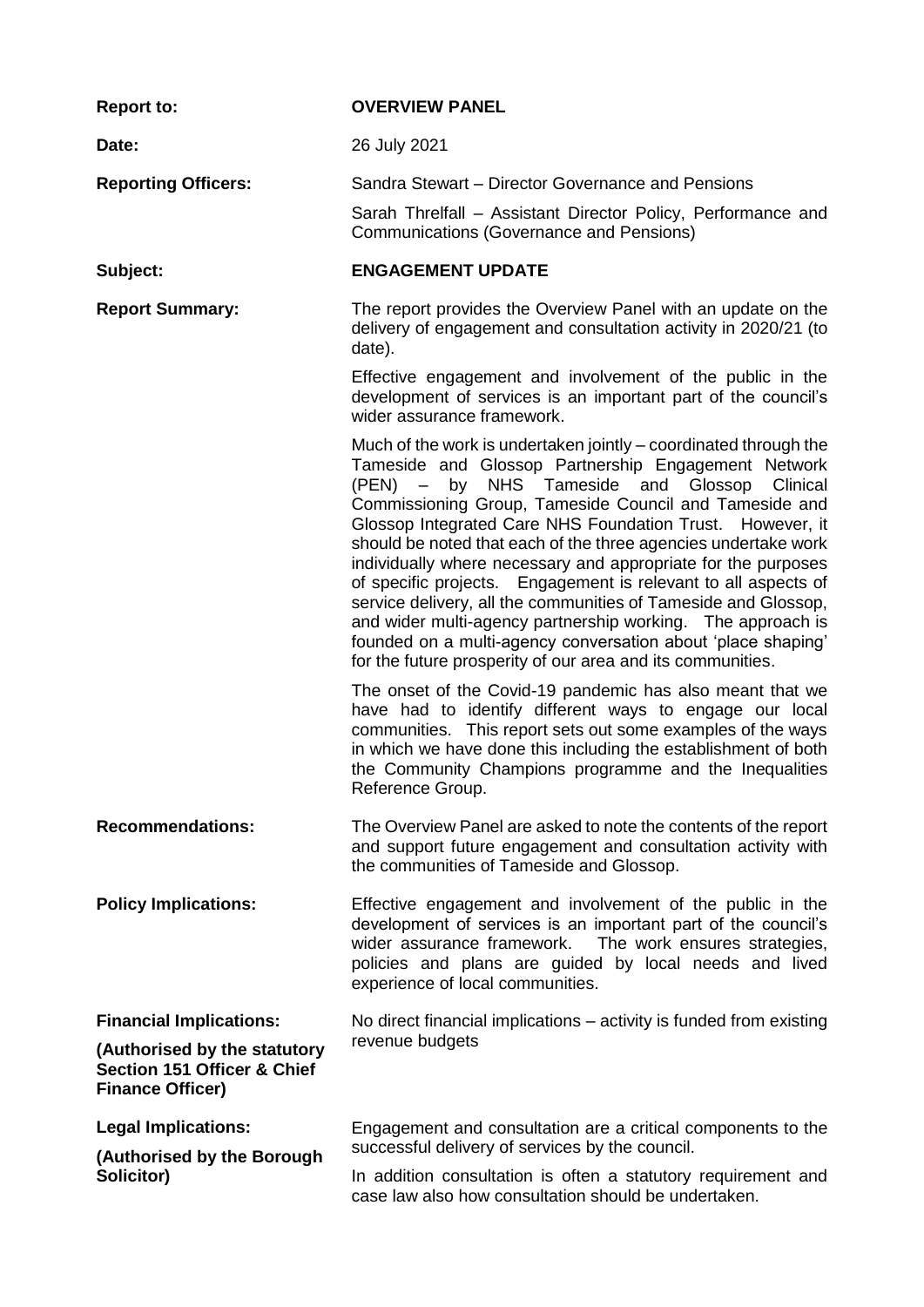As such any formal consultation will be subject to its own decision making as part of the relevant project.

This report is simply providing a helpful overview of the engagement and consultations currently being undertaken.

**Risk Management:** The approach and activity outlined in the report ensures that Tameside Council meet its obligations with regards to engagement and consultation with local communities.

**Access to Information:** The background papers relating to this report can be inspected by contacting Simon Brunet, Head of Policy, Performance and Intelligence.

Telephone: 0161 342 3542

e-mail: [simon.brunet@tameside.gov.uk](mailto:simon.brunet@tameside.gov.uk)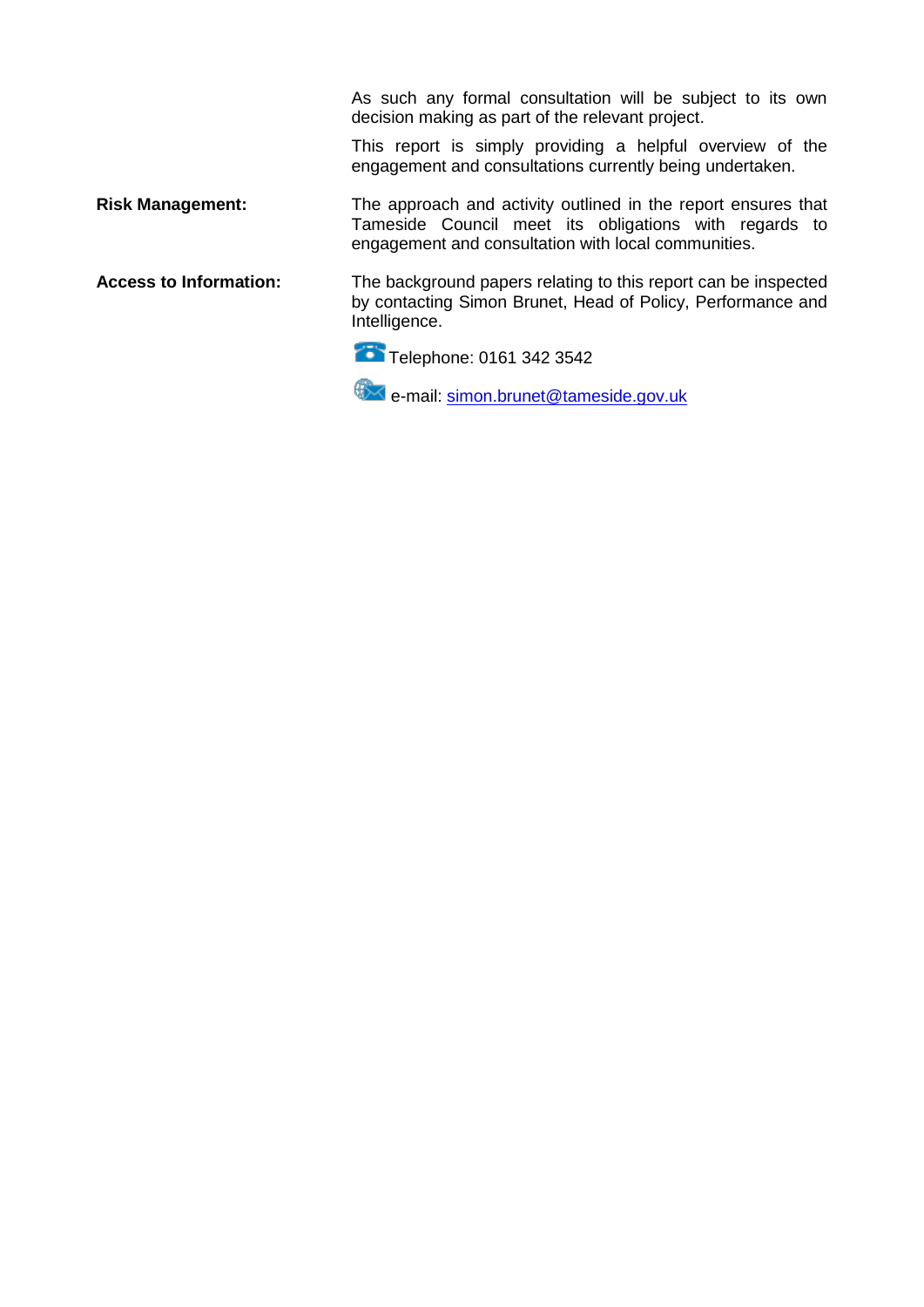## **1. PURPOSE OF THE REPORT**

- 1.1 The report provides the Overview Panel with an update on the delivery of engagement and consultation activity from June 2020 to date. Effective engagement and involvement of the public in the development of services is an important part of the council's wider assurance framework.
- 1.2 Much of the work is undertaken jointly coordinated through the Tameside and Glossop Partnership Engagement Network (PEN) – by NHS Tameside and Glossop Clinical Commissioning Group, Tameside Council and Tameside and Glossop Integrated Care NHS Foundation Trust. However, it should be noted that each of the three agencies undertake work individually where necessary and appropriate for the purposes of specific projects.
- 1.3 Engagement is relevant to all aspects of service delivery, all the communities of Tameside and Glossop, and wider partnership working. The approach is founded on a multi-agency conversation about 'place shaping' for the future prosperity of our area and its communities.
- 1.4 The onset of the Covid-19 pandemic has also meant that we have had to identify different ways to engage our local communities. This report sets out some examples of the ways in which we have done this including the establishment of both the Community Champions programme and Tameside & Glossop Inequalities Reference Group.

### **2. KEY HEADLINES**

- 2.1 The key headlines from June 2020 to date are summarised in the box below.
	- Facilitated 32 thematic Tameside and/or Glossop engagement projects
	- Received 4,186 engagement contacts<sup>1</sup> (excluding attendance at virtual events)
	- Supported 27 engagement projects at the regional and Greater Manchester level
	- Promoted 33 national consultations where the topic was of relevance to and/or could have an impact on Tameside and/or Glossop
	- Established the Community Champions Network to provide residents and workforces with the coronavirus information they need to lead the way in their community, with over 250 members now registered
	- Established the Tameside & Glossop Inequalities Reference Group in response to how the coronavirus pandemic, and the wider governmental and societal response to this, has brought equalities (and indeed inequalities) into sharp focus
	- Delivered two virtual Partnership Engagement Network (PEN) conferences attended by over 150 delegates in total
	- Delivered four virtual Partnership Engagement Network sessions focusing on the impact of COVID-19 and how we can build back better. These were attended by over 50 participants.
	- Held a virtual engagement session with young people to understand the impact of the pandemic on them and how they feel things can be done differently in the future.

<sup>-</sup><sup>1</sup> Engagement contacts refer to the number of responses made to Tameside & Glossop Strategic Commission led engagement and consultation activity outlined in table 1 of Appendix 1.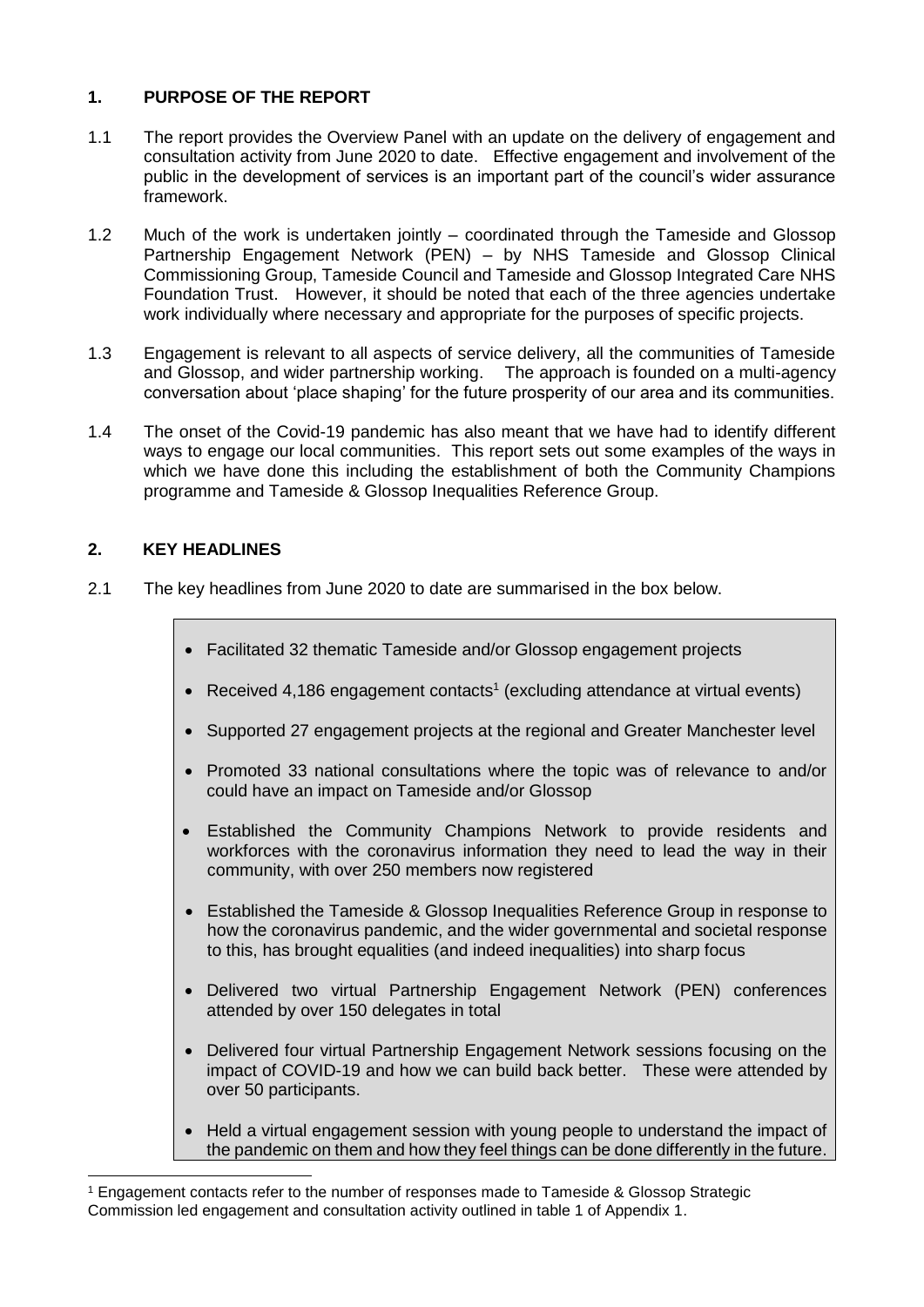- Undertook the third joint budget conversation exercise for Tameside Council and NHS Tameside and Glossop Clinical Commissioning Group.
- Achieved 'Green Star' top rating for public and patient engagement as part of the CCG Improvement and Assessment Framework (IAF). Tameside and Glossop CCG attained the highest score possible, one of only 40 out of 195 areas in the country to do so \*
- 2.2 A table listing all engagement activity facilitated, supported or promoted in the last two years is attached at **Appendix 1** for information.
- 2.3 The outcomes of our COVID-19 specific engagement to date are detailed at section 5.0.

### **3. COMMUNITY CHAMPIONS NETWORK**

3.1 Keeping residents fully informed throughout the pandemic has been vital to limiting the spread of Covid-19 in the area. The Covid-19 Community Champions Network was established to provide residents and workforces with the coronavirus information they need to lead the way in their community. Community champions play a key role in acting as message carriers and leading by good example.

To enable this, the Strategic Commission ensures that timely and accurate information is shared with community champions to support them to respond to and reassure residents within their community. The network runs two sessions each week (one during the working day and the other in the evening) over Zoom to share information and good practice. These sessions are:

- **Community champions information sessions:** An update on the data and Tameside's current position, as well as the opportunity for a questions & answers.
- **Community champions catch-up sessions:** An informal conversation about what is/isn't working, queries from participants and sharing of good practice and ideas.
- 3.2 Additional workshops on specific topics have been arranged with the Community Champions Network, including:
	- Mental Health and Wellbeing
	- Hate Crime
	- Making Every Contact Count
	- Budget Conversation 2021/22
	- Having Difficult Conversations

In addition, members of the network receive a copy of all relevant press releases, a weekly email with key messages and relevant information, and WhatsApp broadcasts for Covid-19 news, pictures and videos.

3.3 To date, over 250 people have signed up to be a community champion. Membership of the network is diverse, with numerous organisations and local communities represented. Members of the Community Champions Network have helped to translate materials and information on Covid-19, and assisted in distributing messages and communications back to their communities.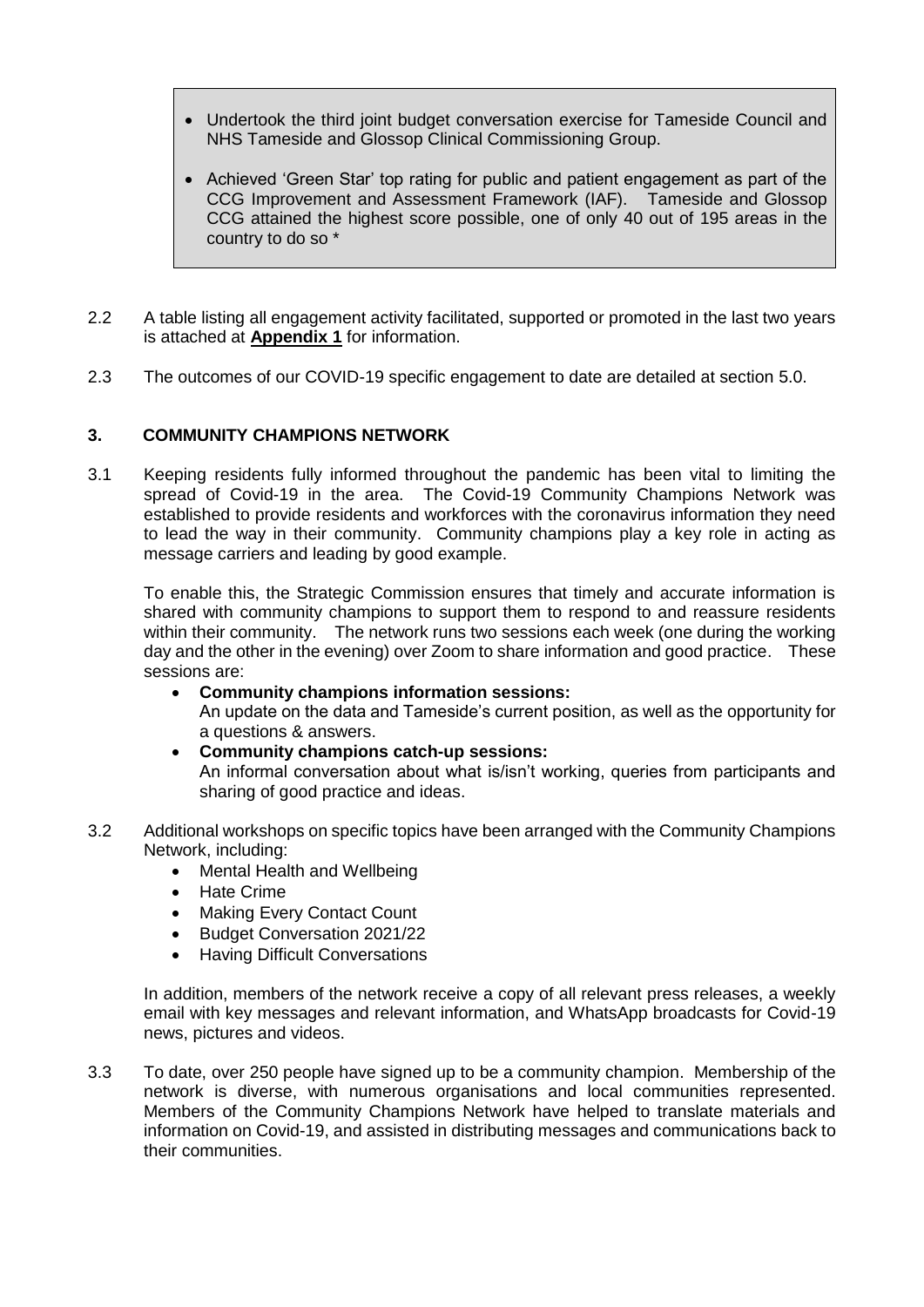3.4 A number of sub-groups of Champions have since been established. This includes the Diversity Champions group, which provides a regular forum for Community and Faith Leaders to come together to discuss and take action on COVID and Health and Wellbeing issues and concerns affecting local communities. As an example of their work, a group of Community Champions from the Diversity group visited Hyde Jamia Mosque, a major centre of worship in the borough, to increase the visibility of messaging and vaccine take-up among ethnic minority communities.

# **4. TAMESIDE & GLOSSOP INEQUALITIES REFERENCE GROUP**

- 4.1 Tameside & Glossop Inequalities Reference Group was established in November 2020 in response to how the coronavirus pandemic, and the wider governmental and societal response to this, has brought equalities (and indeed inequalities) into sharp focus. As we move from crisis management to recovery we need to ensure we are utilising evidence and research, alongside the experience of our own communities, to do all we can to reduce inequalities in Tameside & Glossop.
- 4.2 IRG enables public sector organisations in Tameside & Glossop to work together to ensure this happens. It provides a forum to enable the sharing of ideas on carrying out our responsibilities under the Equality Act 2010 and the Public Sector Equality Duty – with the ultimate aim of reducing inequality across Tameside & Glossop. Whilst the group is not a decision making body, it makes recommendations for action via existing governance structures and steers action to address inequalities.
- 4.3 The group is chaired by Councillor Leanne Feeley, Executive Member for Lifelong Learning, Equalities, Culture and Heritage. Membership of the group is made up of representatives from a range of public sector and VCSE organisations across the area, including:
	- Action Together
	- Children in Care Council
	- Diversity Matters North West
	- Infinity Initiatives
	- LGBT Foundation
	- Maternity Voices Partnership
	- People First Tameside
	- Tameside & Glossop Clinical Commissioning Group
	- Tameside & Glossop Integrated Care NHS Foundation Trust
	- Tameside Council (including Elected Members)
	- Tameside Independent Advisory Group
	- Tameside Youth Council
	- Tameside, Oldham and Glossop MIND
	- The Anthony Seddon Fund
	- The Bureau (Glossop)
- 4.4 The group meet on a quarterly basis to share progress on inequalities work, discuss emerging issues and discuss chosen areas of focus. Current areas of focus include:
	- Community Cohesion
	- Digital Inclusion
	- Reducing barriers to accessing information
	- Voice of people with learning disabilities
	- Young people
	- Voice of people with physical disabilities
	- Emotional wellbeing (isolation and loneliness)
- 4.5 Gathering the voices and views of people with lived experience of the inequalities issues above is a central part of the work of the IRG. The gathering of lived experience is taking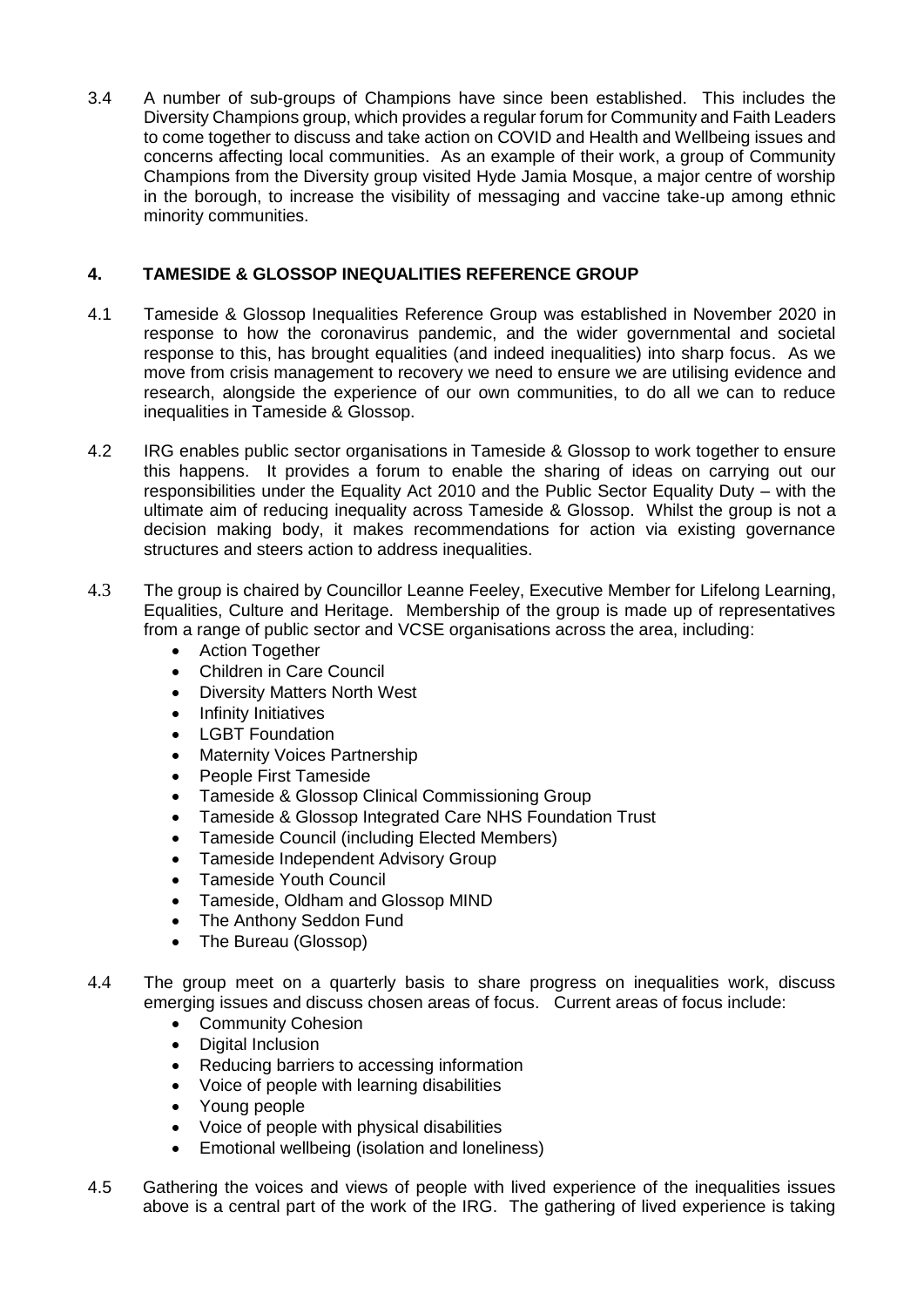place in a number of forms, such as virtual engagement sessions, workshops at Partnership Engagement Network conferences, engagement with local community groups, and online surveys. In the case of the voices of people with learning disabilities area of focus, engagement work is currently being designed, developed and led by members of People First Tameside themselves.

- 4.6 The IRG is also working closely with the Tameside Poverty Truth Commission led by Greater Manchester Poverty Action – and Domestic Abuse Strategy – led by Tameside Council's Population Health team. Both projects tackle issues related to inequalities and therefore align closely to the aims of the IRG
- 4.7 Our local approach in Tameside and Glossop aligns with the wider work in Greater Manchester regarding equalities. In October 2020 an independent Inequality Commission was launched to explore the causes of inequality across the region through academic research and stakeholder engagement. The Commission is designed to act as a critical friend for Greater Manchester, be challenging and radical. The Commission released its first [report](https://www.greatermanchester-ca.gov.uk/media/4337/gmca_independent-inequalities-commission_v15.pdf) in March 2020, outlining a vision to enable good lives for all in Greater Manchester and a series of recommendations to be adopted.

### **5. ENGAGEMENT ON COVID-19**

- 5.1 To start discussion and take away learning from Covid-19, five virtual engagement sessions took place in July and August 2020. In total, 64 people attended the sessions. The themes for each of the sessions were:
	- How do we get services back open safely?
	- What has been the impact of Covid-19 on the most vulnerable?
	- Living with Covid-19 and preventing outbreaks/spikes
	- How do we do things differently in the future based on experiences of Covid-19?
	- Specific engagement session with young people and their representatives
- 5.2 Each of the virtual engagement sessions invited participants to share their experiences, both as individuals or speaking on behalf of their organisation where appropriate. Despite there being a distinct topic for each of the workshops, there were clear themes that arose from each of the sessions. These key themes were:
	- Communication participants felt that clear and consistent public communications was important.
	- Mental health / isolation participants were concerned about mental health impacts of the pandemic
	- Digital services participants were concerned about services remaining accessible to those who are digitally excluded
	- Vaccination importance of vaccination programme that built trust was stressed
	- Role of VCSFE participants identified that the VCFSE sector had been vital during the pandemic and should be harnessed as a resource in future.
	- Impact of Covid-19 on people from ethnic minority backgrounds participants recognised the disproportionate impact the pandemic has had on these groups.

Key themes arising from the Young Person's session were as follows:

- Concerns about school work
- Exam concerns
- Mental health
- Isolation
- Digital poverty
- Missing out on major life stages
- Excluded from decision making processes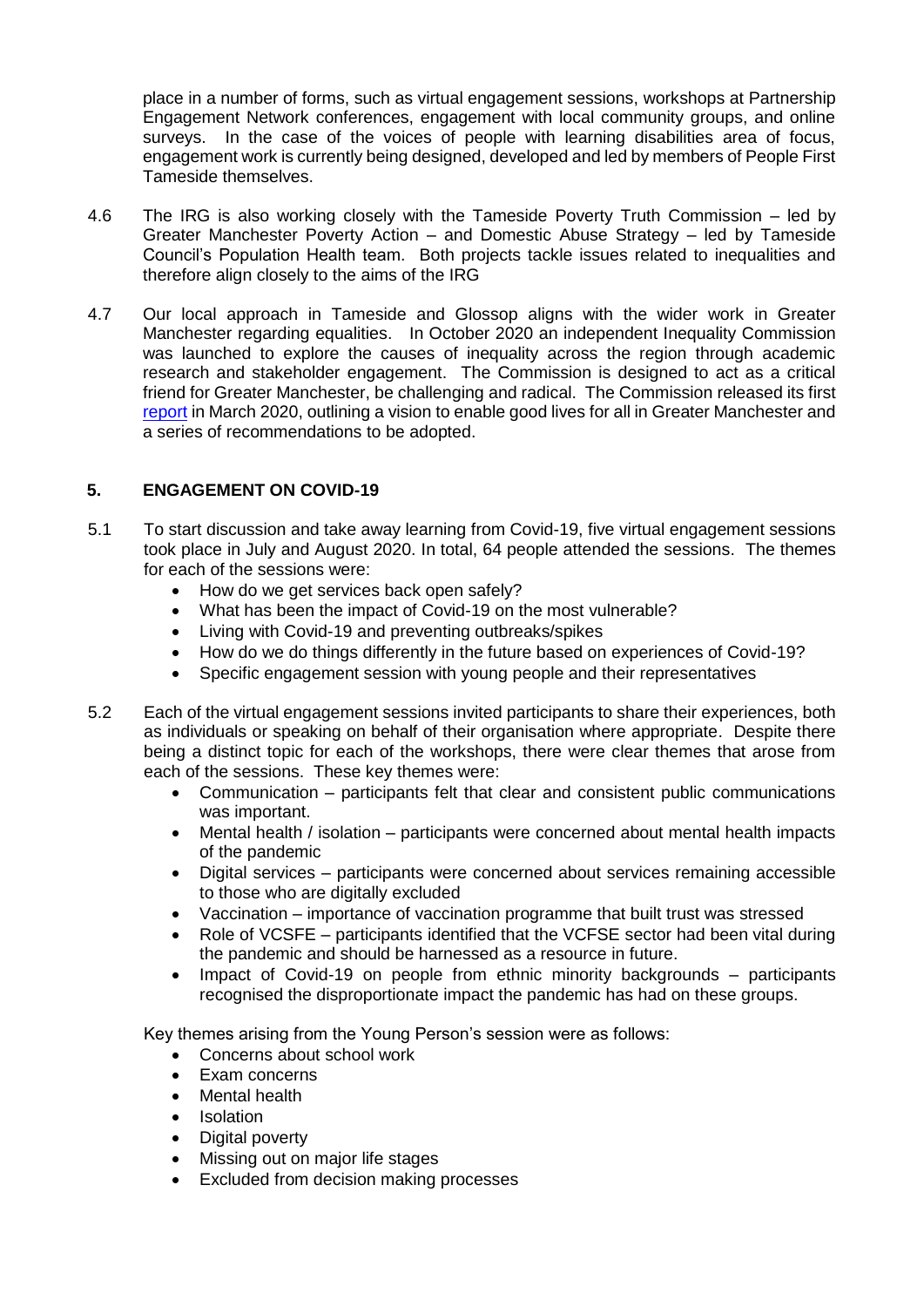- 5.3 Alongside the engagement sessions, a survey on the Impact of COVID-19 / Building Back Better was hosted through July and August by the Strategic Commission via the Big Conversation pages on the Council and CCG websites. The survey aimed to understand how the pandemic has impacted the lives of people who live, work or spend time in Tameside & Glossop. We also wanted to gather views on how we can better live with, and recover from, COVID-19. The survey asked the following questions:
	- What do you think the impacts of coronavirus have been on the most vulnerable members of our community? How can we best learn from this in the future?
	- How do you think we can best prevent future outbreaks of COVID-19 in Tameside & Glossop? What does our local community need to be able to do to support this?
	- What are your thoughts on how we can re-open services safely in Tameside & Glossop?
	- Based on your experiences during COVID-19, how do you think we can do things differently in the future?
- 5.4 In total 455 responses to the survey were submitted. Key themes across all questions are provided below:
	- Concerns around mental health, loneliness and isolation
	- Importance of following and enforcing social distancing guidelines
	- Ensure effective and clear communication
	- Better / more services for vulnerable people are needed
	- Access to technology/digital services needs to be reviewed
- 5.5 Additional engagement work around the impacts of Covid-19 was also undertaken with the Children in Care Council. This consisted of two questionnaires circulated via children's social workers, one to children aged 8-16 involved with the duty, safeguarding and Looked After Children teams, and the other to young people aged 16-25 involved with the leaving care team.
- 5.6 Engagement with residents and communities was also reported via Elected Members on the council's Scrutiny Panels. Scrutiny Panel members are well placed to report on feedback from residents in their wards, and so it was requested that they take time to note experiences, impacts and the response to Covid-19 in Tameside.
- 5.7 Further engagement work was carried out through a number of communications focus group sessions with schools, businesses, those with learning disabilities, and those from ethnic minority backgrounds. The focus groups aimed to improve our understanding of people's views on Covid-19 guidance, how they access information, and the knowledge gaps that exist. Participants were asked to discuss their views on various examples of communications and messaging from local, regional and national public sector organisations.
- 5.8 Covid-19 engagement work has continued during 2021. A survey regarding self-isolation support was launched on 27 May 2021 that aimed to better understand the barriers and challenges that residents may face when asked to self-isolate. To date this survey has 111 responses. In addition, the organisation are commissioning a longitudinal, 12 month research project to explore the impact of the Covid-19 pandemic on local communities, with the purpose of informing recovery plans to build back in a fairer and better way.

## **6. PARTNERSHIP ENGAGEMENT NETWORK (PEN) UPDATE**

6.1 Tameside & Glossop Partnership Engagement Network (PEN) continues to be one of the key ways in which we engage local people. PEN was established jointly in 2017 by Tameside Council, Tameside & Glossop CCG, and NHS Tameside & Glossop Integrated Foundation Trust as part of a multi-agency approach to provide the public and our partners with a clear method to influence the work of public services and to proactively feed in issues and ideas.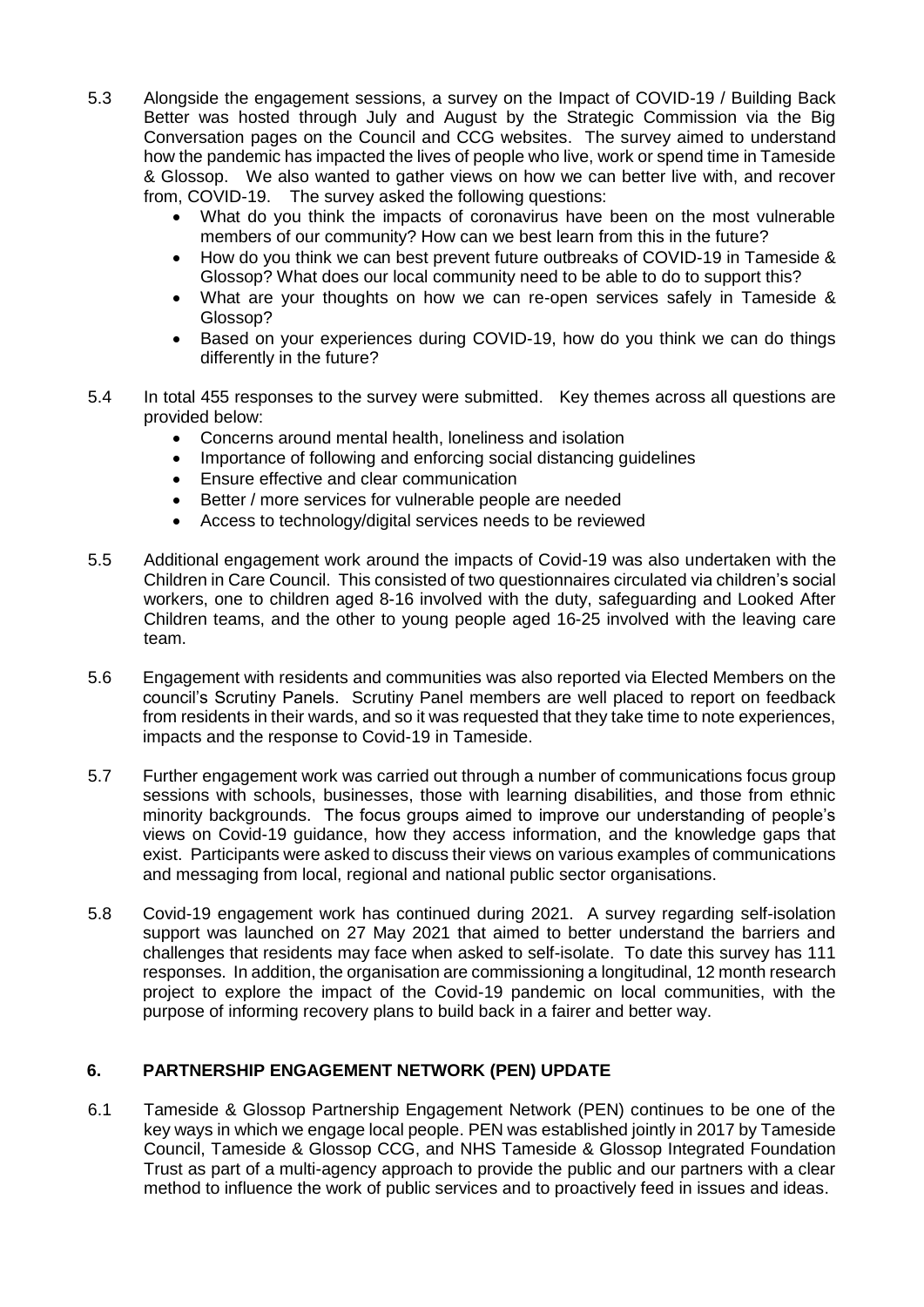- 6.2 The approach ensures that structures exist to facilitate an ongoing conversation with both the public and stakeholders. PEN creates forums for people and organisations to get their voices heard and the opportunity to hear about and contribute to the development of public sector programmes and work. The key principles of PEN are to:
	- Engage in an ongoing conversation with the public, patients, and other stakeholders
	- Reach across the whole of the public and community sectors so that engagement doesn't happen in organisational silos
	- Begin discussions early; enabling the public, patients and other stakeholders to be part of designing solutions.

PEN operates across two tiers:

- Strategic engagement on approach, principles, cross-cutting issues, and direction of travel. A space to identify and join up key themes emerging from operational engagement activity.
- Operational engagement on service plans, new and developing models, emerging ideas, and commissioning approach. Operational engagement takes place at both the thematic (service based) and neighbourhood (place based) level.
- 6.3 PEN has been an important mechanism for engaging with local communities throughout the Covid-19 pandemic. Traditional ways of engaging with residents and service users had to be adapted to adhere to national guidance – for example, the normally in-person PEN Conferences were held virtually for the first time. This had no impact on the number of participants, and in some cases made the events accessible for those that usually could not attend.
- 6.4 In the period June 2020 to May 2021, there have been two large-scale PEN conferences and five specific Covid-19 engagement sessions – details of which are summarised in the table below. The traditional PEN approach to engagement was adapted to adhere to national restrictions, with in-person events shifting to online. Each of the conferences consisted of key presentations and a number of facilitated workshops to gain input on the development of options, emerging ideas, and specific issues and challenges currently facing Tameside & Glossop. Covid-19 engagement sessions focussed on a specific theme related to the pandemic and enabled participants to engage in open discussions around that theme.

| <b>Event</b>                                       | <b>Date</b>            | <b>Presentations</b>                                                                                                                                                                                                                                                                                                                                             | <b>Workshops</b> | <b>Delegates</b> |
|----------------------------------------------------|------------------------|------------------------------------------------------------------------------------------------------------------------------------------------------------------------------------------------------------------------------------------------------------------------------------------------------------------------------------------------------------------|------------------|------------------|
| Covid-19<br>Virtual<br>Engagement<br>Sessions (x5) | July<br>August<br>2020 | Individual<br>sessions<br>focussing on Covid-19<br>related themes:<br>How do we<br>get<br>$\bullet$<br>services back open<br>safely<br>What have been the<br>$\bullet$<br>impacts on the most<br>vulnerable<br>Living with Covid-19<br>$\bullet$<br>preventing<br>and<br>future outbreaks<br>How do we do things<br>$\bullet$<br>differently in<br>the<br>future | N/A              | 50               |

6.5 The table below summarises the topics discussed at the conferences that have taken place since June 2020 to date.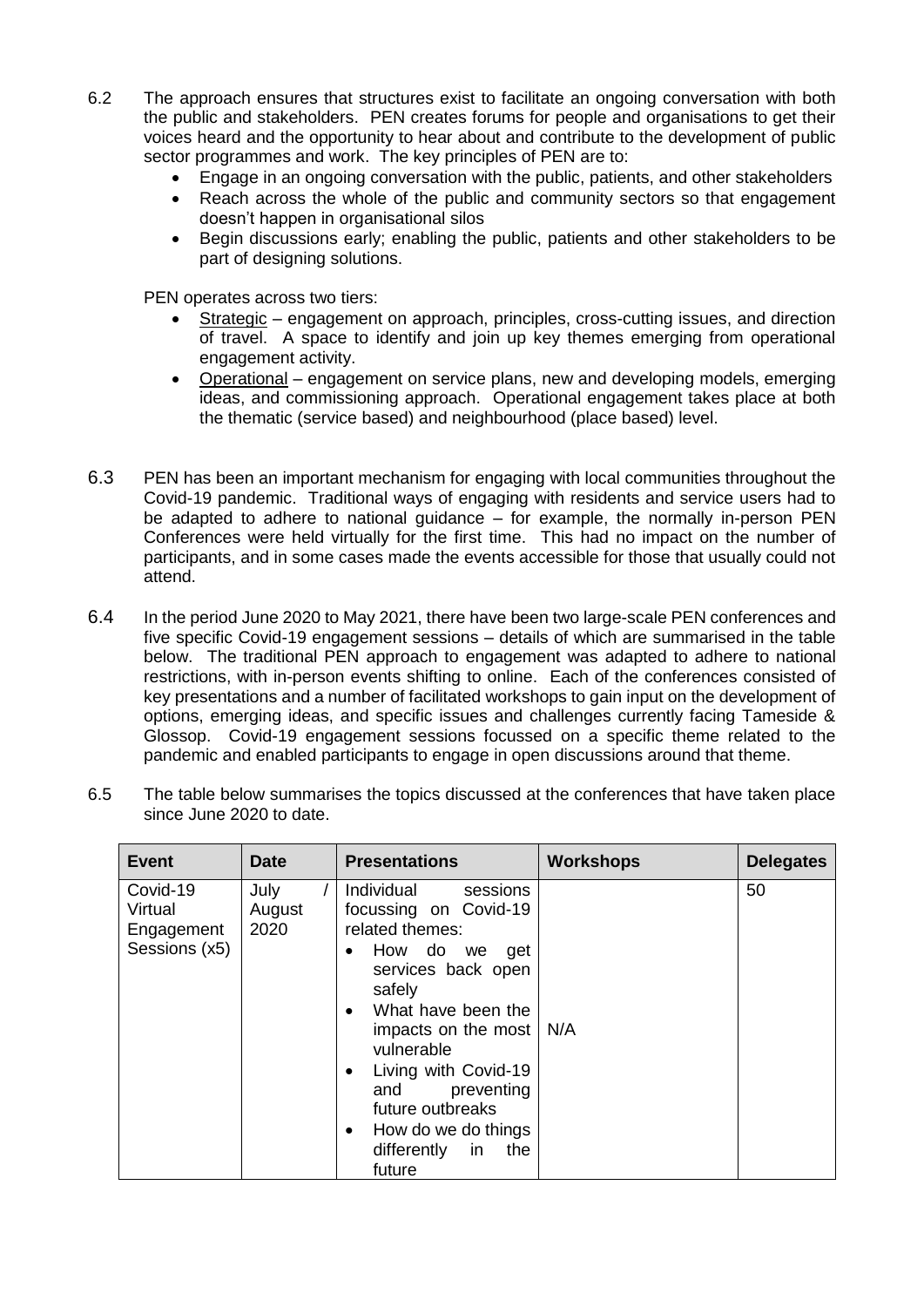| <b>Event</b>                        | <b>Date</b>            | <b>Presentations</b>                                                                                                                                                                                          | <b>Workshops</b>                                                                                                                                                                                                                                                                                | <b>Delegates</b> |
|-------------------------------------|------------------------|---------------------------------------------------------------------------------------------------------------------------------------------------------------------------------------------------------------|-------------------------------------------------------------------------------------------------------------------------------------------------------------------------------------------------------------------------------------------------------------------------------------------------|------------------|
|                                     |                        | children<br><b>Bespoke</b><br>$\bullet$<br>and young person's<br>session                                                                                                                                      |                                                                                                                                                                                                                                                                                                 |                  |
| Virtual<br><b>PEN</b><br>Conference | 19<br>November<br>2020 | Feedback on Covid-<br>$\bullet$<br>19<br>virtual<br>engagement<br>sessions<br>Covid-19<br>and<br>$\bullet$<br>community<br>transmission<br>Upcoming<br>major<br>$\bullet$<br>projects<br>and<br>consultations | • Clean Air Plan<br>• Minimum<br>Licensing<br><b>Standards</b><br>Pennine<br>$\bullet$ Trans<br>Upgrade<br>· Improving Access to<br><b>Primary Care</b><br>• Inclusive<br>Growth<br>Strategy<br>• Environment Strategy<br>• Community<br>Safety<br>Strategy<br>• Budget Conversation<br>2021/22 | $70+$            |
| <b>PEN</b><br>Virtual<br>Conference | March<br>9<br>2021     | Census 2021<br>$\bullet$<br>Equalities work<br>in<br>$\bullet$<br><b>Greater Manchester</b><br>Covid-19 Vaccination<br>$\bullet$<br>programme                                                                 | • Active Tameside<br>$\bullet$ Health<br>Improvement<br>Service<br>• Spiritual<br>Care<br>Strategy<br>• Community Cohesion<br>• Digital Inclusion<br>• Census 2021<br><b>of</b><br>$\bullet$ Future<br>Local<br>T&G<br>Fundraising<br>at<br>Integrated<br>Care<br><b>Foundation Trust</b>       | $80+$            |

- 6.6 Full feedback reports for the conferences are posted on the Partnership Engagement Network (PEN) pages of both the [Council](https://www.tameside.gov.uk/tamesideandglossopPEN) and [CCG](https://www.tamesideandglossopccg.org/get-involved/tameside-glossop-partnership-engagement-network-(p/about-pen) website. Similarly, for all thematic engagement and consultation activity a short feedback report is posted on the Big Conversation pages of the Tameside Council website (with links also included on the CCG website).
- 6.7 Residents, service users, patients, stakeholders, VCSE sector and partner organisations are regularly encouraged to sign up to the PEN Family which they can do via a link on the website. Over 400 members are currently signed up to receive monthly updates alerting them to relevant consultation and engagement opportunities at a local, regional, and national level. Details of these updates are also posted on the websites.

## **7.0 BUDGET CONVERSATION 2021/22**

7.1 In 2020/21 Tameside Council and NHS Tameside & Glossop Clinical Commissioning Group undertook the Tameside & Glossop Strategic Commission Budget Conversation 2021/22 exercise for a third time as a joint organisation. Both Tameside Council and NHS T&G CCG have to set a balanced budget for 2021/22, with a number of considerations having to be taken into account to do so. These include legal and statutory requirements placed on us by Government, an understanding of the need for different services based on an analysis of existing service use, identifying new ideas and opportunities for innovation including exploring what other areas are doing, as well as the need to make savings whilst continuing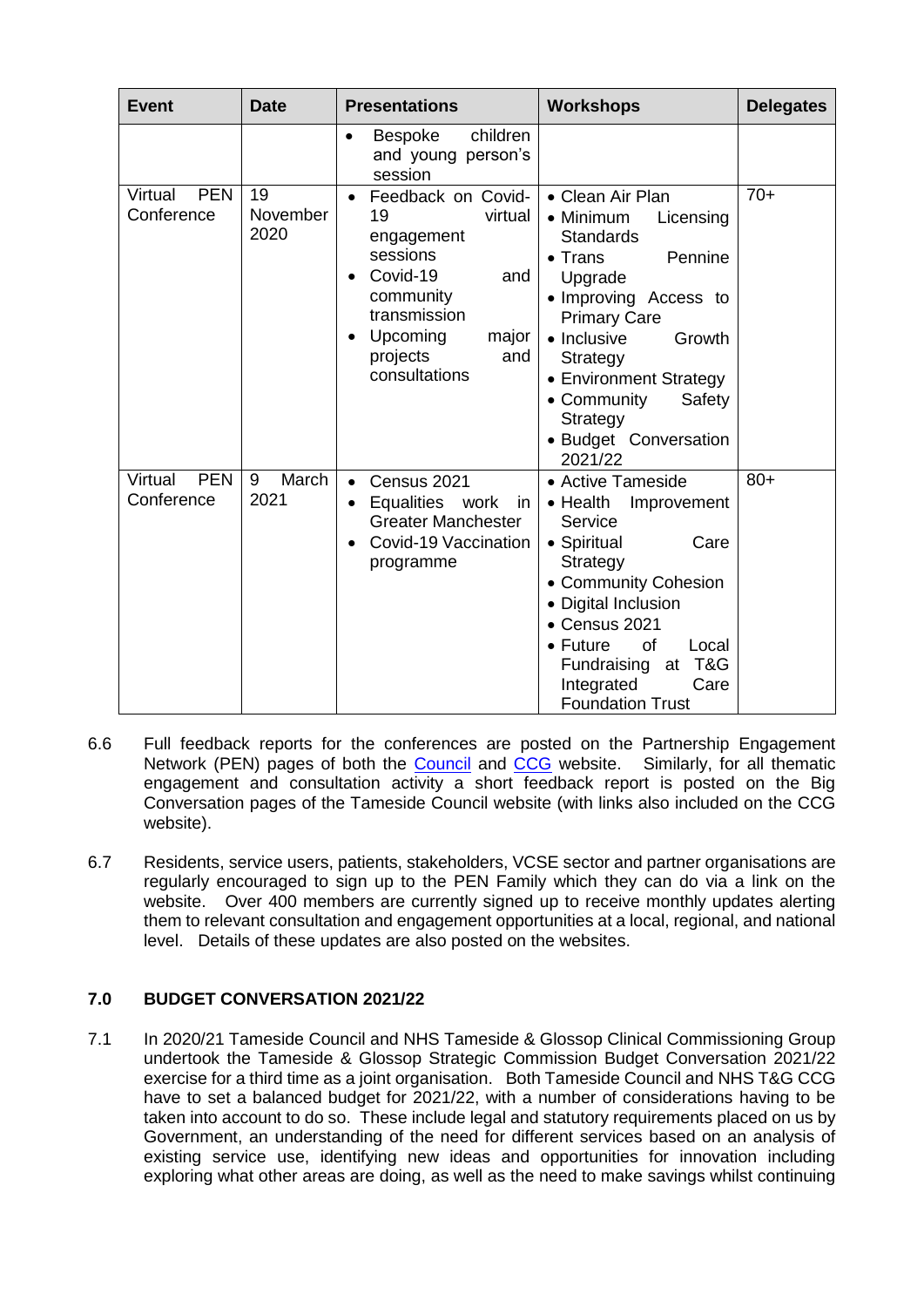to deliver for our community. In addition, the views of local people are important in helping us understand your priorities and informing the budget setting.

- 7.2 Between 2 November 2020 and 6 January 2021 a conversation was undertaken with public, patients, partners, stakeholders, and voluntary & community groups across Tameside & Glossop to understand what they think the spending priorities should be for the Strategic Commission, in addition to any ideas or suggestions for how we might deliver services more efficiently or save money.
- 7.3 The Budget Conversation was conducted virtually for the first time due to the Covid-19 pandemic, resulting in us adapting our normal engagement approach. Engagement sessions that would normally have been held in person were held virtually and specific sessions were arranged for different protected characteristic groups.

Key headlines include:

- A total of 524 engagements. This is based on:
	- $\circ$  250 contacts at dedicated virtual engagement, drop-in sessions, and other meetings
	- o 188 survey responses
	- o 85 social media responses
	- $\circ$  1 e-mail
- Multiple channels used to communicate to the public and stakeholders, including:
	- o Websites and social media.
	- o Newspapers.
	- o Public sector partners.
- In addition to promotion through written communications the Budget Conversation was also promoted in a number of other ways. These include via:
	- o Partnership Engagement Network over 400 members.
	- $\circ$  Big Conversation website 143 members.
	- o Purple Wi-Fi mailing list over 29,000 members
	- $\circ$  129 Budget Conversation social media posts (Facebook, Twitter, and Instagram) reached our followers 91,129 times.
	- o All Patient Neighbourhood Groups were contacted and engaged in regards to the Budget Conversation
	- o Information directly shared to over 100 groups/networks
- Endeavoured to engage with people of all backgrounds. 25 dedicated engagement sessions with specific groups in Tameside & Glossop and 3 public drop-in sessions undertaken. Sessions with dedicated groups included:
	- o Autism Reference Group
	- o Diversity Matters North West
	- o Local Colleges
	- o People First Tameside
	- o Poverty Action Group
	- o Youth Council
- 85.6% of respondents to the Budget Conversation were residents in the area. 3.7% did not live in the area but work here. Whilst the remaining 10.7% are either employees of public sector organisations located in the area, a member of a local charity or voluntary group, or other.
- Suggested spending priorities for the Tameside & Glossop Strategic Commission in 2021/22 and future years:
	- o Adult's social care
	- o Children's social care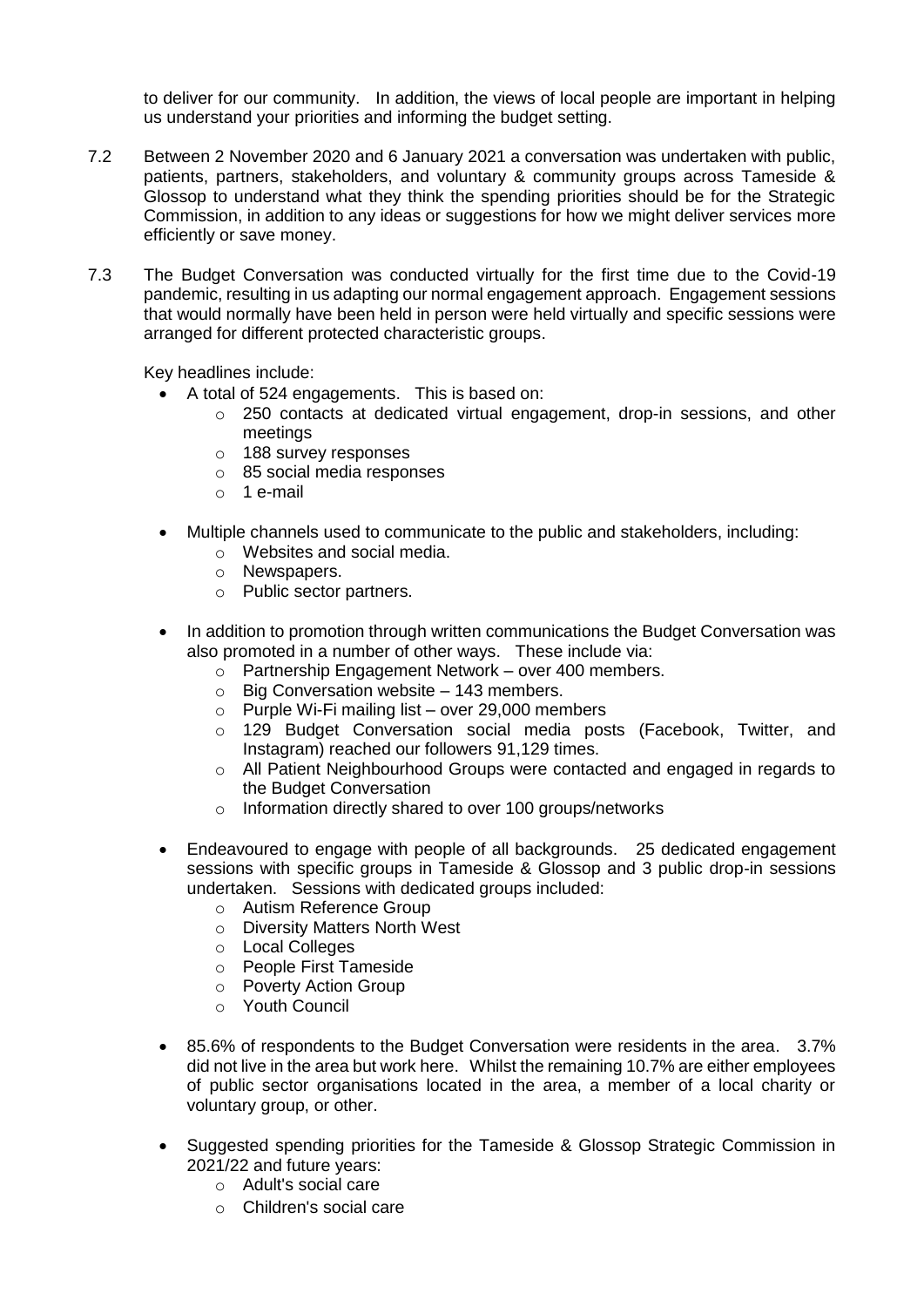- o Education
- o GP / Health Services
- o Infrastructure/street maintenance (including potholes)
- o General health and wellbeing
- Ideas or suggestions for how we might deliver services more efficiently, save money or raise revenue:
	- o Improve estate efficiency
	- o Involve community
	- o Reduce staff costs
	- o Reduce cost of Councillors
	- o Better integration of services
	- o More digital services
- 7.5 A copy of the Budget Conversation report can be found [here.](https://tameside.moderngov.co.uk/ieListDocuments.aspx?CId=160&MId=6914&Ver=4) You can read a more detailed breakdown and follow links to the full report of the Budget Conversation process [here.](https://www.tameside.gov.uk/TBC/Budget-Conversation-2021-22-Outcome)

### **8.0 OTHER ENGAGEMENT WORK**

- 8.1 This section provides an update on other key pieces of engagement work that have taken place recently. It also details some upcoming key pieces of strategic consultation and engagement activity for the Strategic Commission.
	- **What Matters to You** 'What Matters to You' is a national campaign led by NHS England each year that encourages and supports more conversations between those who commission health and social care and those who receive it. From 9 June 2021, Tameside and Glossop Strategic Commission jointly promoted and facilitated the 'What Matters to You' campaign. The findings will be shared with senior leaders for their use to inform future service improvement.
	- **NHS Oversight Framework: Patient and Community Engagement Indicator** Each year NHSE undertake an Oversight Framework (formerly the Improvement and Assessment Framework (IAF)) with a focus on public and patient engagement for every clinical commissioning group. For the last three years – 2017/18, 2018/19 and 2019/20 – NHS Tameside and Glossop Clinical Commissioning Group (CCG) achieved the top score of Green Star. For the 2019/20 assessment Tameside and Glossop CCG was awarded the top rating – Green Star for patient and community engagement, with the highest possible score of 15 out of 15. Only 40 of the 191 CCG areas in the country achieved this highest possible score.
	- **Local Government Boundary Commission consultation –** The Local Government Boundary Commission for England (LGBCE) carried out an electoral review of the ward boundaries of Tameside Council. The Council supported this process by facilitating engagement and consultation with elected members, feedback from which helped LGBCE to form their proposals for new electoral boundaries in the borough. Members of the public and local organisations were then consulted on the proposals – Tameside Council supported the engagement activity by promoting the consultation through its networks and social media channels. In the first round of engagement, LGBCE received 50 submissions from members of the public and local groups. The second round of engagement was launched on 1 June and will run until 9 August. Final recommendations from LGBCE will be released in November 2021
	- **Godley Green Garden Village consultation**  As part of plans to create a new community in the borough – Godley Green Garden Village – Tameside Council commissioned an independent company to carry out extensive consultation and